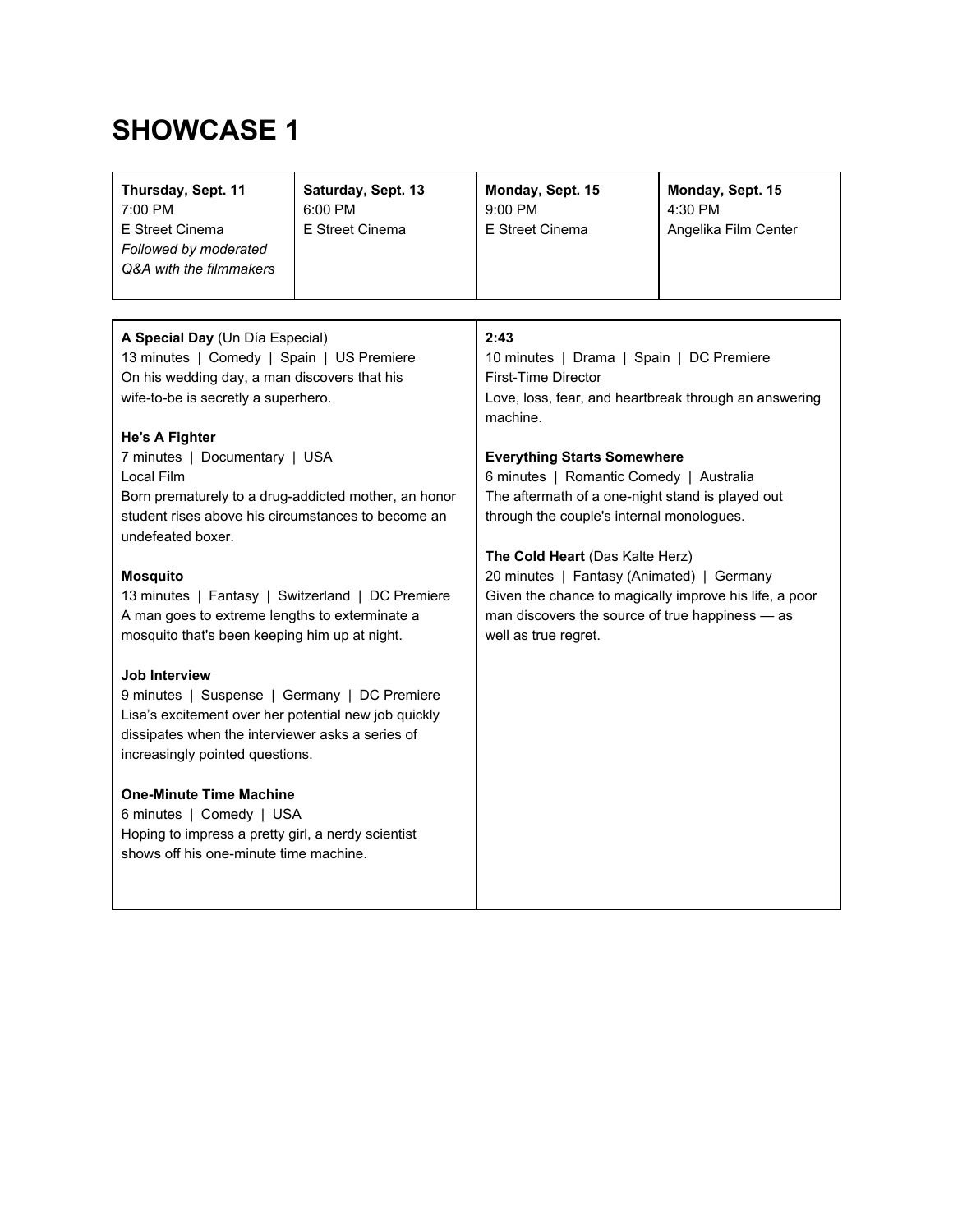| Stockholm (Estocolmo)<br>We Are Friends (Somos Amigos)<br>8 minutes   Comedy   Spain   DC Premiere<br>12 minutes   Dark Comedy   Spain   DC Premiere                                                                                                                                                                                                                                                                                                                                                                                                                                                                                                                                                                                                                                                                                                                                                                                                                                                                                                                                                                                                                                                                                                                                                                                                                                           | Thursday, Sept. 11<br>9:30 PM<br>E Street Cinema<br>Followed by moderated<br>Q&A with the filmmakers | Saturday, Sept. 13<br>2:30 PM<br><b>US Navy Memorial</b> | Monday, Sept. 15<br>4:30 PM<br>E Street Cinema | Monday, Sept. 15<br>6:30 PM<br>Angelika Film Center |
|------------------------------------------------------------------------------------------------------------------------------------------------------------------------------------------------------------------------------------------------------------------------------------------------------------------------------------------------------------------------------------------------------------------------------------------------------------------------------------------------------------------------------------------------------------------------------------------------------------------------------------------------------------------------------------------------------------------------------------------------------------------------------------------------------------------------------------------------------------------------------------------------------------------------------------------------------------------------------------------------------------------------------------------------------------------------------------------------------------------------------------------------------------------------------------------------------------------------------------------------------------------------------------------------------------------------------------------------------------------------------------------------|------------------------------------------------------------------------------------------------------|----------------------------------------------------------|------------------------------------------------|-----------------------------------------------------|
| Writing a school report about your father's occupation<br>can be a challenge - especially when his work is<br>Complications arise when a savvy businessman has<br>to fire his best friend.<br>disturbing.<br>In My Corner<br><b>Retirement (Teinen)</b><br>15 minutes   Drama   USA   DC Premiere<br>13 minutes   Drama   USA   DC Premiere<br>A young woman tries to reunite with her estranged<br>First-Time Director   Local Film<br>father through their common love of boxing.<br>Upon retiring, a man seeks to rekindle their<br>relationship when he realizes that his wife has a<br>The Gulf (Le Gouffre)<br>separate life.<br>10 minutes   Drama (Animated)   Canada<br>A friendship is challenged when two men confront a<br>5 Ways To Die (5 Tropoi na Pethaneis)<br>15 minutes   Dark Comedy   Cyprus   DC Premiere<br>large, seemingly impossible gulf.<br>Depressed and unsatisfied, a husband attempts<br>several acts of suicide - only to find a more ideal<br>The Red Carpet (La Alfombra Roja)<br>12 minutes   Documentary   Spain   DC Premiere<br>resolution.<br>The star of "Slumdog Millionaire" reflects on her<br>dreams of becoming an actress, and the living<br>conditions of her slum.<br><b>Bears</b><br>4 minutes   Music Video   USA<br>Local Film<br>On a quest for love, a young man discovers that a<br>significant other can come in all shapes and sizes. |                                                                                                      |                                                          | <b>First-Time Director</b>                     |                                                     |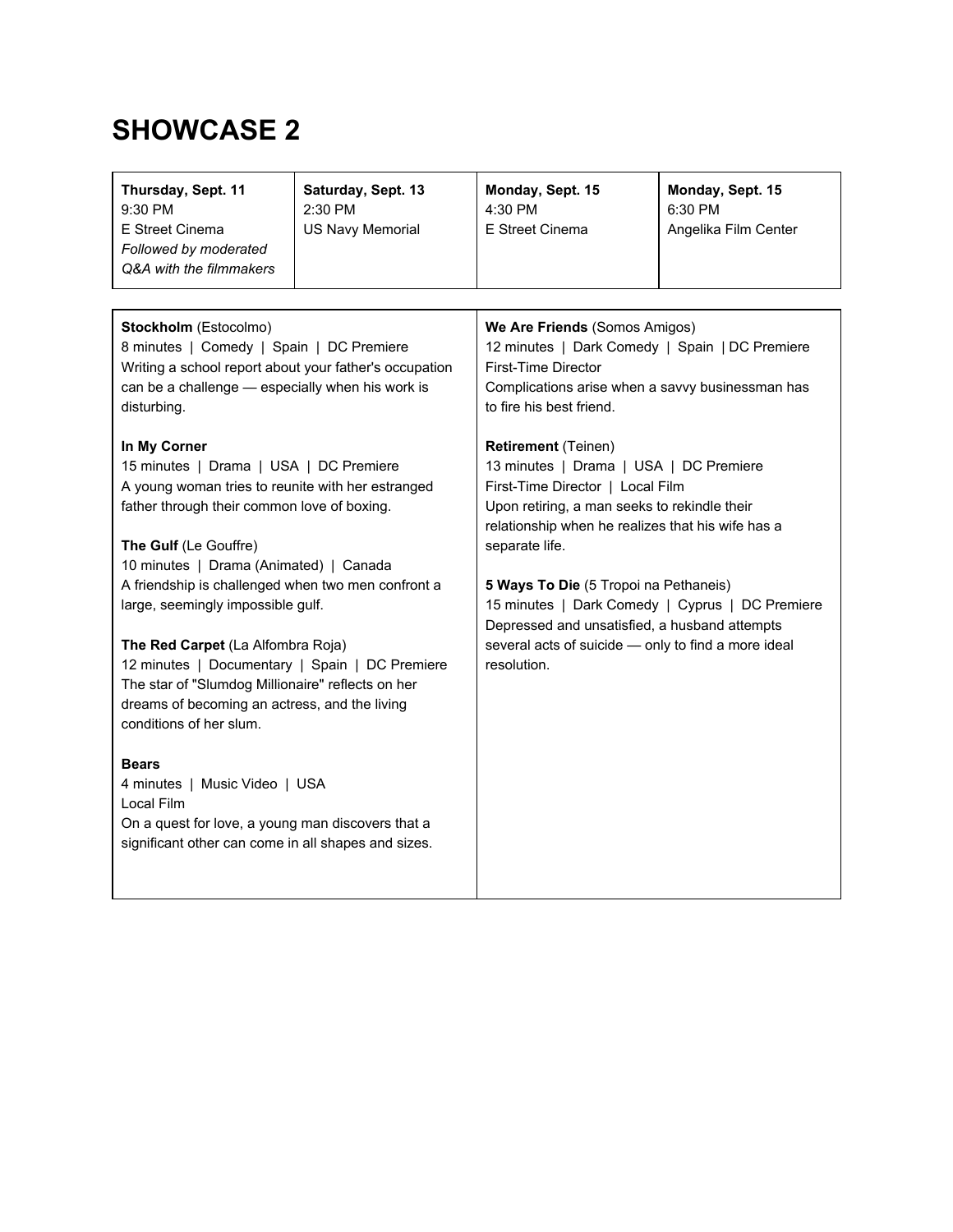| <b>Ike Interviews God</b><br>Inside the Box<br>9 minutes   Comedy   USA   DC Premiere<br>15 minutes   Drama   Spain   DC Premiere<br>A District Attorney questions the office on duty<br>Following centuries of anticipation, the world's most<br>about his involvement in an unresolved arrest.<br>ordinary man is selected to be the first person to<br>interview God.<br><b>Decorations</b><br><b>The Ring Cycle</b><br>7 minutes   Experimental (Animated)   Japan<br>14 minutes   Drama   United Kingdom<br>As cake decorations prepare for a celebration, one<br><b>DC</b> Premiere<br>piece of decor stirs trouble, and eventually flies off<br>Having just been told that her husband wants a<br>on her own.<br>divorce, a woman struggles to let go of their<br>relationship.<br><b>Alfonso</b><br>19 minutes   Dark Comedy   Switzerland<br>Ziazan<br>Alfonso, a talented magician, aims to impress at a<br>local talent show, but ends up surprising even<br>15 minutes   Drama   Turkey   US Premiere<br><b>First-Time Director</b><br>himself with this final act.<br>A naive Armenian girl gets more than she<br>bargained for when she stows away in her uncle's<br>suitcase in pursuit of chocolate. | Thursday, Sept. 11<br>7:00 PM<br><b>US Navy Memorial</b><br>Followed by moderated<br>Q&A with the filmmakers | Saturday, Sept. 13<br>5:00 PM<br><b>US Navy Memorial</b> | Monday, Sept. 15<br>6:30 PM<br>E Street Cinema | Monday, Sept. 15<br>8:30 PM<br>Angelika Film Center |
|----------------------------------------------------------------------------------------------------------------------------------------------------------------------------------------------------------------------------------------------------------------------------------------------------------------------------------------------------------------------------------------------------------------------------------------------------------------------------------------------------------------------------------------------------------------------------------------------------------------------------------------------------------------------------------------------------------------------------------------------------------------------------------------------------------------------------------------------------------------------------------------------------------------------------------------------------------------------------------------------------------------------------------------------------------------------------------------------------------------------------------------------------------------------------------------------------------------------|--------------------------------------------------------------------------------------------------------------|----------------------------------------------------------|------------------------------------------------|-----------------------------------------------------|
| The Silly Bastard Next To The Bed<br>9 minutes   Documentary   United Kingdom<br><b>DC</b> Premiere<br>A retired Air Force officer realizes he was at the<br>center of a huge political scandal during the<br>Kennedy administration.                                                                                                                                                                                                                                                                                                                                                                                                                                                                                                                                                                                                                                                                                                                                                                                                                                                                                                                                                                                |                                                                                                              |                                                          |                                                |                                                     |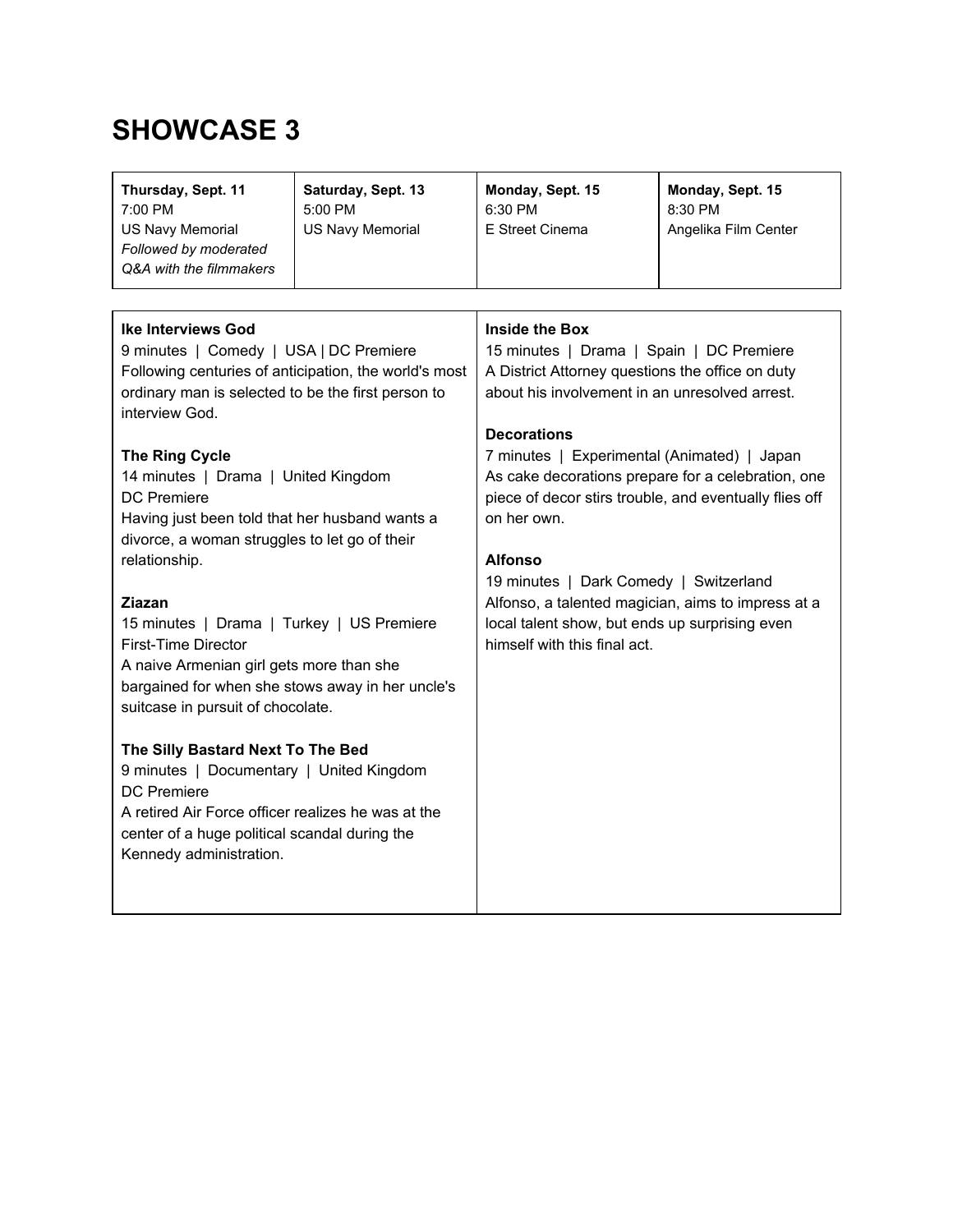| Thursday, Sept. 11<br>9:30 PM<br><b>US Navy Memorial</b><br>Followed by moderated<br>Q&A with the filmmakers                                                                                                                                                                                                                                                                                                                                                                                                          | Sunday, Sept. 14<br>12:00 PM<br>E Street Cinema | Monday, Sept 15<br>8:30 PM<br>E Street Cinema                                                                                                                                                                                                                                                                                                                                                         | Tuesday, Sept 16<br>4:30 PM<br>Angelika Film Center |
|-----------------------------------------------------------------------------------------------------------------------------------------------------------------------------------------------------------------------------------------------------------------------------------------------------------------------------------------------------------------------------------------------------------------------------------------------------------------------------------------------------------------------|-------------------------------------------------|-------------------------------------------------------------------------------------------------------------------------------------------------------------------------------------------------------------------------------------------------------------------------------------------------------------------------------------------------------------------------------------------------------|-----------------------------------------------------|
| <b>Manny Gets Censored</b><br>8 minutes   Romantic Comedy   Australia<br><b>US Premiere</b><br>When a heartbroken man's world is censored, he<br>struggles to adapt to his new, G-rated lifestyle.<br><b>Last Shot</b><br>11 minutes   Drama   USA<br>Attempting to close for the night, a bartender<br>reluctantly serves a customer who tells a series of<br>unsettling and life-changing stories<br>Lialou                                                                                                         |                                                 | <b>Ronald</b><br>8 minutes   Documentary   United Kingdom<br><b>DC</b> Premiere<br>Joe Maggard, one of the nine official Ronald<br>McDonalds, still dons makeup and costume<br>despite not being unemployed by the fast food<br>chain.<br><b>Ella's Wedding Day</b><br>11 minutes   Drama   Israel<br>A bride-to-be's emotions become twisted after a<br>strange encounter with the hotel's bell boy. |                                                     |
| 4 minutes   Romantic Comedy   Germany<br>DC Premiere   First-Time Director<br>A couple seeks to change the world with, of all<br>things, shoelaces.<br>Foxed!<br>5 minutes   Fantasy (Animated)   Canada   DC<br>Premiere<br>Despite being kidnapped by a clan of foxes, a<br>young girl's absence goes unnoticed by the rest of<br>her family.<br>The End Of The Line (Le Bout Du Fil)<br>14 minutes   Drama   France<br>Elderly and well past her prime, an actress hopes<br>to get one last shot at the limelight. |                                                 | Down In Flames: The True Story of Tony<br>"Volcano" Valenci<br>29 minutes   Mockumentary   USA   DC<br>Premiere<br>Tony "Volcano" Valenci, a renowned fire eater,<br>plans to shock the world by attempting the<br>impossible: blowing fire while skydiving.                                                                                                                                          |                                                     |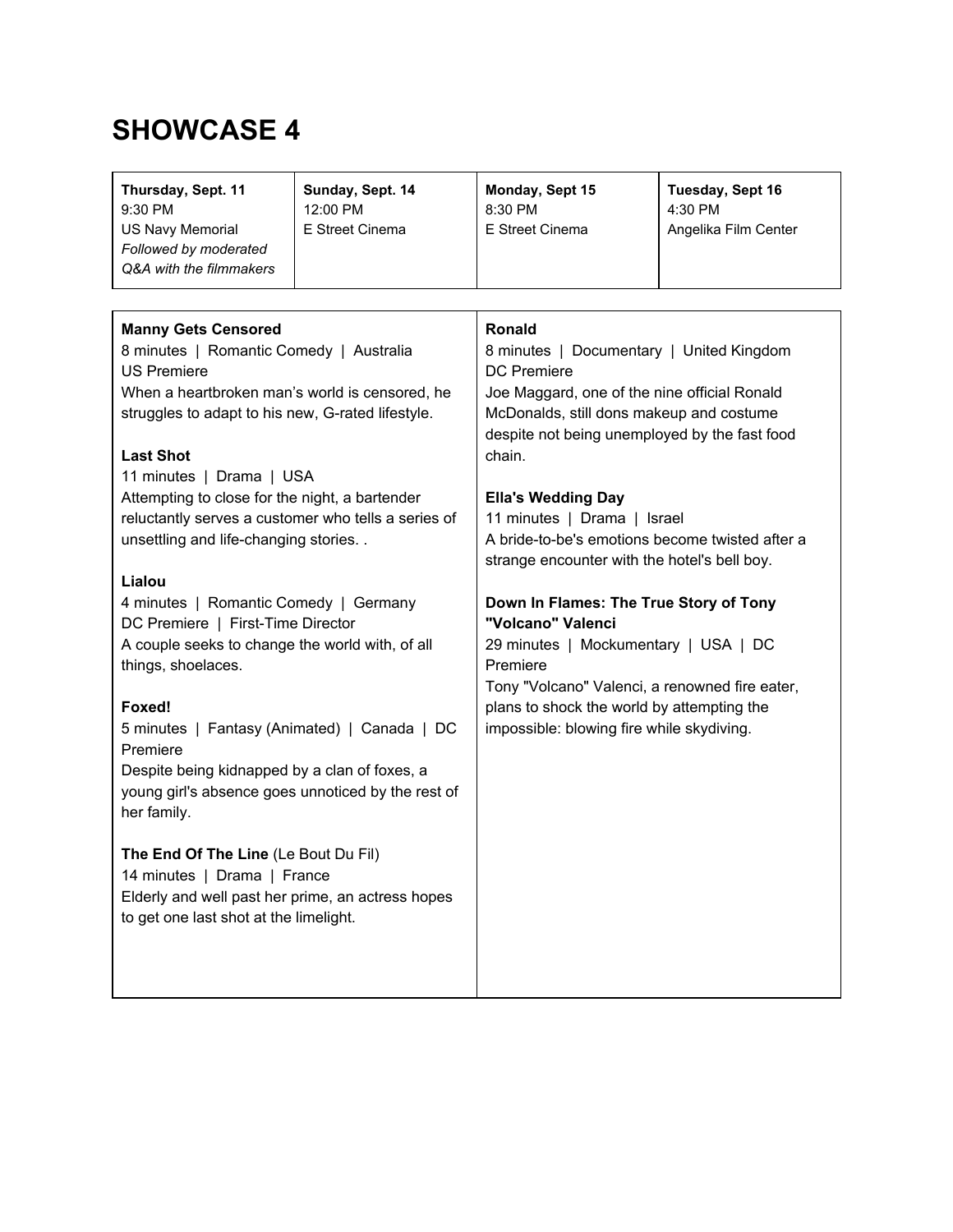| Friday, Sept 12<br>7:00 PM<br>E Street Cinema<br>Followed by moderated<br>Q&A with the filmmakers                                                                                                                                                                                                                                                                                                                                                                                                                                                                                                                                                                                                                                                                                                                                                                                                                                                                 | Sunday, Sept 14<br>2:00 PM<br>E Street Cinema                                                           | Tuesday, Sept 16<br>5:00 PM<br>E Street Cinema                                                                                                                                                                                                                                                                                                                                                                                                                                                                                                                | Tuesday, Sept 16<br>6:30 PM<br>Angelika Film Center |
|-------------------------------------------------------------------------------------------------------------------------------------------------------------------------------------------------------------------------------------------------------------------------------------------------------------------------------------------------------------------------------------------------------------------------------------------------------------------------------------------------------------------------------------------------------------------------------------------------------------------------------------------------------------------------------------------------------------------------------------------------------------------------------------------------------------------------------------------------------------------------------------------------------------------------------------------------------------------|---------------------------------------------------------------------------------------------------------|---------------------------------------------------------------------------------------------------------------------------------------------------------------------------------------------------------------------------------------------------------------------------------------------------------------------------------------------------------------------------------------------------------------------------------------------------------------------------------------------------------------------------------------------------------------|-----------------------------------------------------|
| <b>What Cheer?</b><br>17 minutes   Comedy   USA   DC Premiere<br><b>First-Time Director</b><br>is tormented by a cheerful marching band that<br>follows him seemingly everywhere.<br>Vidéodep<br>11 minutes   Drama   Canada   World Premiere<br><b>First-Time Director</b><br>Concerned about his father's emotional well being,<br>a son provides cathartic insight.<br><b>Hellyfish</b><br>13 minutes   Sci-Fi   USA   World Premiere<br>First-Time Director<br>Judgement Day comes early when giant,<br>radioactive jellyfish appear on a sleepy coastline.<br><b>Cruise Patrol</b><br>8 minutes   Drama (Animated)   Netherlands<br><b>DC</b> Premiere<br>On a long and dusty road a routine cruise patrol<br>takes an unexpected turn and spirals totally out of<br>control.<br><b>Flight of the Polar Bear</b><br>2 minutes   Comedy (Animated)   Canada<br><b>US Premiere</b><br>environmental documentarians take it upon<br>themselves to save the day. | Struggling to overcome the death of his wife, a man<br>When a polar bear comes in harm's way, a team of | <b>Salarymen</b><br>6 minutes   Documentary   USA   DC Premiere<br>Local Film<br>Two DC street performers show off their talents by<br>creating beautiful music with unorthodox<br>instruments.<br>Speechless (Sin Respuesta)<br>10 minutes   Drama   Spain<br>The job of a collections agent suddenly becomes<br>personal and causes her to reevaluate the<br>humanity in her profession.<br><b>Sorta' Horny</b><br>21 minutes   Comedy   USA   DC Premiere<br><b>First-Time Director</b><br>Sheldon vows to have the horn growing out of his<br>meet women. | forehead removed so that he can more comfortably    |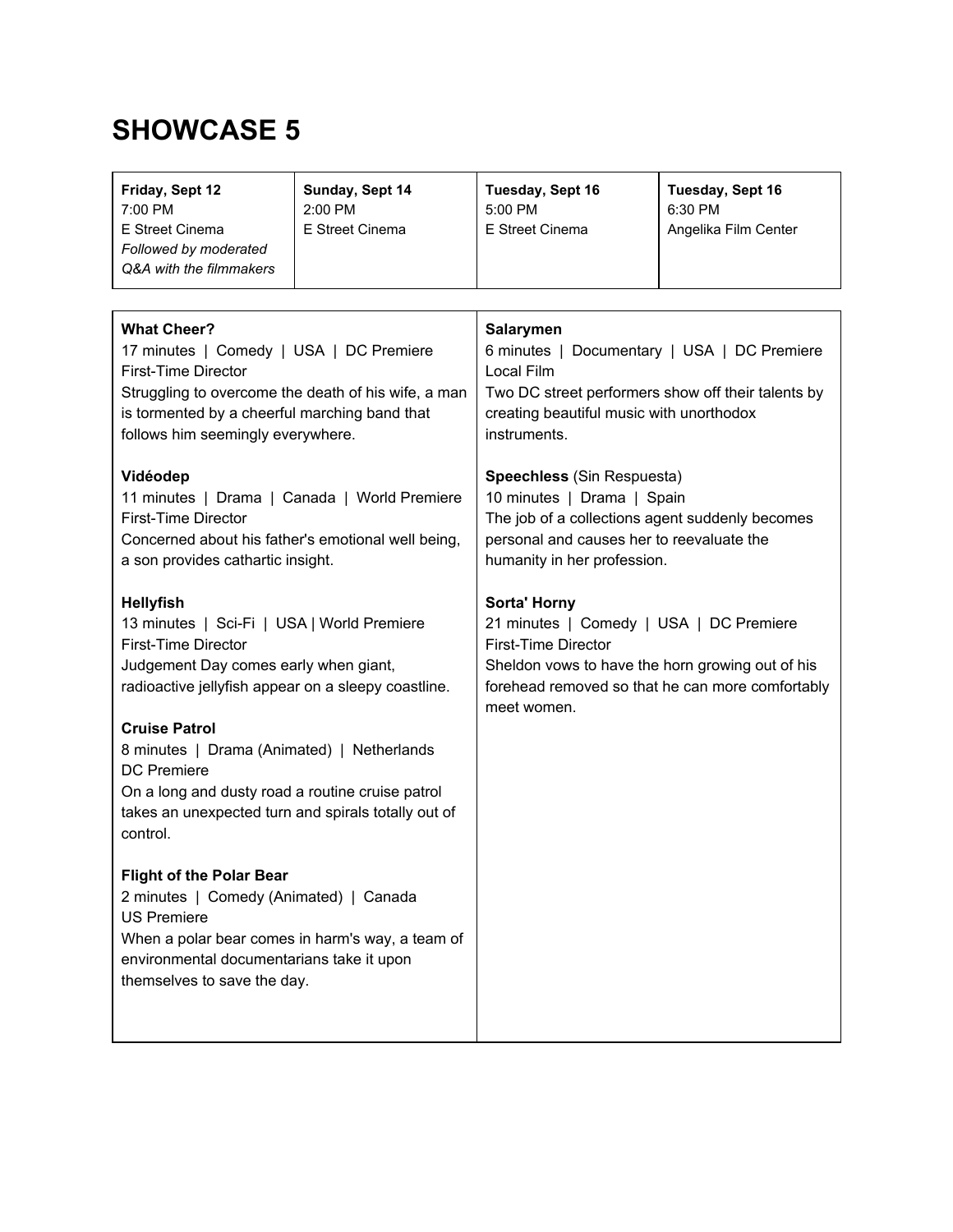| Friday, Sept 12<br>9:30 PM                              | Sunday, Sept 14<br>4:00 PM                          | Tuesday, Sept 16<br>4:30 PM                                               | Tuesday, Sept 16<br>8:30 PM |
|---------------------------------------------------------|-----------------------------------------------------|---------------------------------------------------------------------------|-----------------------------|
| E Street Cinema                                         | E Street Cinema                                     | E Street Cinema                                                           | Angelika Film Center        |
| Followed by moderated                                   |                                                     |                                                                           |                             |
| Q&A with the filmmakers                                 |                                                     |                                                                           |                             |
|                                                         |                                                     |                                                                           |                             |
|                                                         |                                                     |                                                                           |                             |
| <b>Tiebreaker</b>                                       |                                                     | Red (Rojo)                                                                |                             |
| 9 minutes   Comedy   USA   DC Premiere                  |                                                     | 20 minutes   Drama   Venezuela   DC Premiere                              |                             |
|                                                         | When a father and son hit the tennis court for some | First-Time Director                                                       |                             |
| friendly competition, things soon take a serious        |                                                     | After ditching a gay online chat room for a                               |                             |
| turn.                                                   |                                                     | face-to-face meeting, a young man learns the                              |                             |
|                                                         |                                                     | shocking truth about his new friend.                                      |                             |
| <b>Business as Usual (Der Prophet Fliegt Mit)</b>       |                                                     | <b>Meet Anna</b>                                                          |                             |
| 10 minutes   Drama   Germany   US Premiere              |                                                     |                                                                           |                             |
| Passengers on an airplane struggle to stay              |                                                     | 2 minutes   Comedy   USA   DC Premiere                                    |                             |
| grounded when an Arab man boards the flight.            |                                                     | Anna Phylaxis comes to America and dances to<br>the music of the streets. |                             |
| Live or Dead (Vivo O Muerto)                            |                                                     |                                                                           |                             |
| 5 minutes   Comedy   Spain   US Premiere                |                                                     | <b>Helsinki</b>                                                           |                             |
| <b>First-Time Director</b>                              |                                                     | 15 minutes   Comedy   Spain   DC Premiere                                 |                             |
| In the midst of planning their honeymoon, a             |                                                     | Once a pair of lonely bartenders begin fantasizing                        |                             |
| groom-to-be concocts a ludicrous tale to halt his       |                                                     | about time travelers, they soon find themselves                           |                             |
|                                                         |                                                     | attempting to communicate with one.                                       |                             |
| engagement.                                             |                                                     |                                                                           |                             |
| <b>The Roving Typist</b>                                |                                                     |                                                                           |                             |
| 10 minutes   Documentary   USA   DC                     |                                                     |                                                                           |                             |
| Premiere                                                |                                                     |                                                                           |                             |
| The true story of a New York native who entertains      |                                                     |                                                                           |                             |
| random passersby by writing them original stories.      |                                                     |                                                                           |                             |
|                                                         |                                                     |                                                                           |                             |
| <b>Crochet Noir</b>                                     |                                                     |                                                                           |                             |
| 8 minutes   Drama (Animated)   Australia                |                                                     |                                                                           |                             |
| Even the most hard boiled private detective will        |                                                     |                                                                           |                             |
| crack when faced with his most personal case.           |                                                     |                                                                           |                             |
| The Life And Death Of Tommy Chaos And                   |                                                     |                                                                           |                             |
| <b>Stacey Danger</b>                                    |                                                     |                                                                           |                             |
| 10 minutes   Fantasy   USA                              |                                                     |                                                                           |                             |
| Two adrenaline seeking soldiers fall in love on a       |                                                     |                                                                           |                             |
| battlefield, only to find out marriage isn't the thrill |                                                     |                                                                           |                             |
| they thought it would be.                               |                                                     |                                                                           |                             |
|                                                         |                                                     |                                                                           |                             |
|                                                         |                                                     |                                                                           |                             |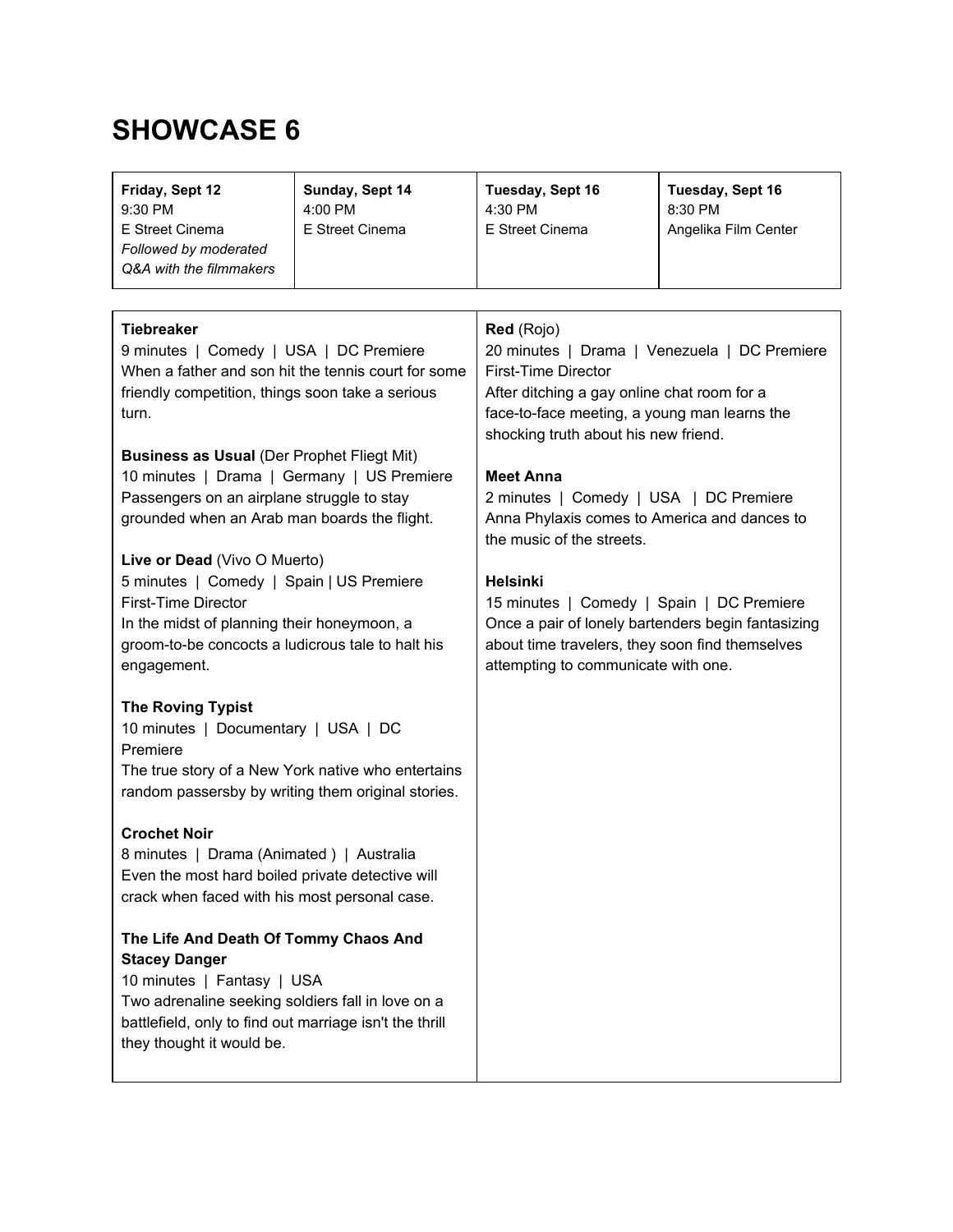| Friday, Sept 12         | Sunday, Sept 14 | Tuesday, Sept 16 | <b>Wednesday, Sept 17</b> |
|-------------------------|-----------------|------------------|---------------------------|
| 6:30 PM                 | $6:00$ PM       | 6:30 PM          | 4:30 PM                   |
| E Street Cinema         | E Street Cinema | E Street Cinema  | Angelika Film Center      |
| Followed by moderated   |                 |                  |                           |
| Q&A with the filmmakers |                 |                  |                           |
|                         |                 |                  |                           |

| <b>Three Dates</b>                                  | <b>España Is Different</b>                         |
|-----------------------------------------------------|----------------------------------------------------|
| 15 minutes   Comedy   USA   World Premiere          | 4 minutes   Drama   Spain   US Premiere            |
| <b>First-Time Director</b>                          | The tables are turned when a boy discovers his     |
| Three significantly different relationships are     | bully isn't quite the miscreant he appears to be.  |
| intertwined as they all move towards resolution.    |                                                    |
|                                                     | The Toaster (Le Toasteur)                          |
| <b>RE50 to Wächtersbach</b>                         | 9 minutes   Dark Comedy   Canada                   |
| 17 minutes   Drama   Germany   US Premiere          | <b>DC</b> Premiere                                 |
| After an exhausting day, a man boards the last      | Brotherly love takes a whole new meaning when an   |
| train of the night only to be met with two unsavory | older sibling is caught contemplating suicide.     |
| characters.                                         |                                                    |
|                                                     | <b>Shadow</b>                                      |
| <b>A Lifestory</b>                                  | 7 minutes   Experimental   Czech Republic          |
| 5 minutes   Comedy (Animated)   Spain               | DC Premiere   First-Time Director   Local Film     |
| In order to save his home planet, a cat must        | Having become suddenly cognizant of her age, a     |
| embark on a zany adventure through space.           | former flamenco dancer tries to relive her career. |
| <b>Run To Live</b>                                  | <b>Anything Goes (Alles Mag)</b>                   |
| 8 minutes   Documentary   USA   DC Premiere         | 23 minutes   Comedy   Netherlands   DC             |
| Local Film   First-Time Director                    | Premiere                                           |
| When stricken with a rare illness, a man's only     | First-Time Director                                |
| option is to run.                                   | A young boy's class talk about his last Carnival   |
|                                                     | soon turns into a personal and poignant story.     |
| To Return (Pour Retourner)                          |                                                    |
| 14 minutes   Drama   Canada   DC Premiere           |                                                    |
| After twelve years in a prison kitchen, a chef has  |                                                    |
| difficulty adjusting back to the culinary world     |                                                    |
| outside.                                            |                                                    |
|                                                     |                                                    |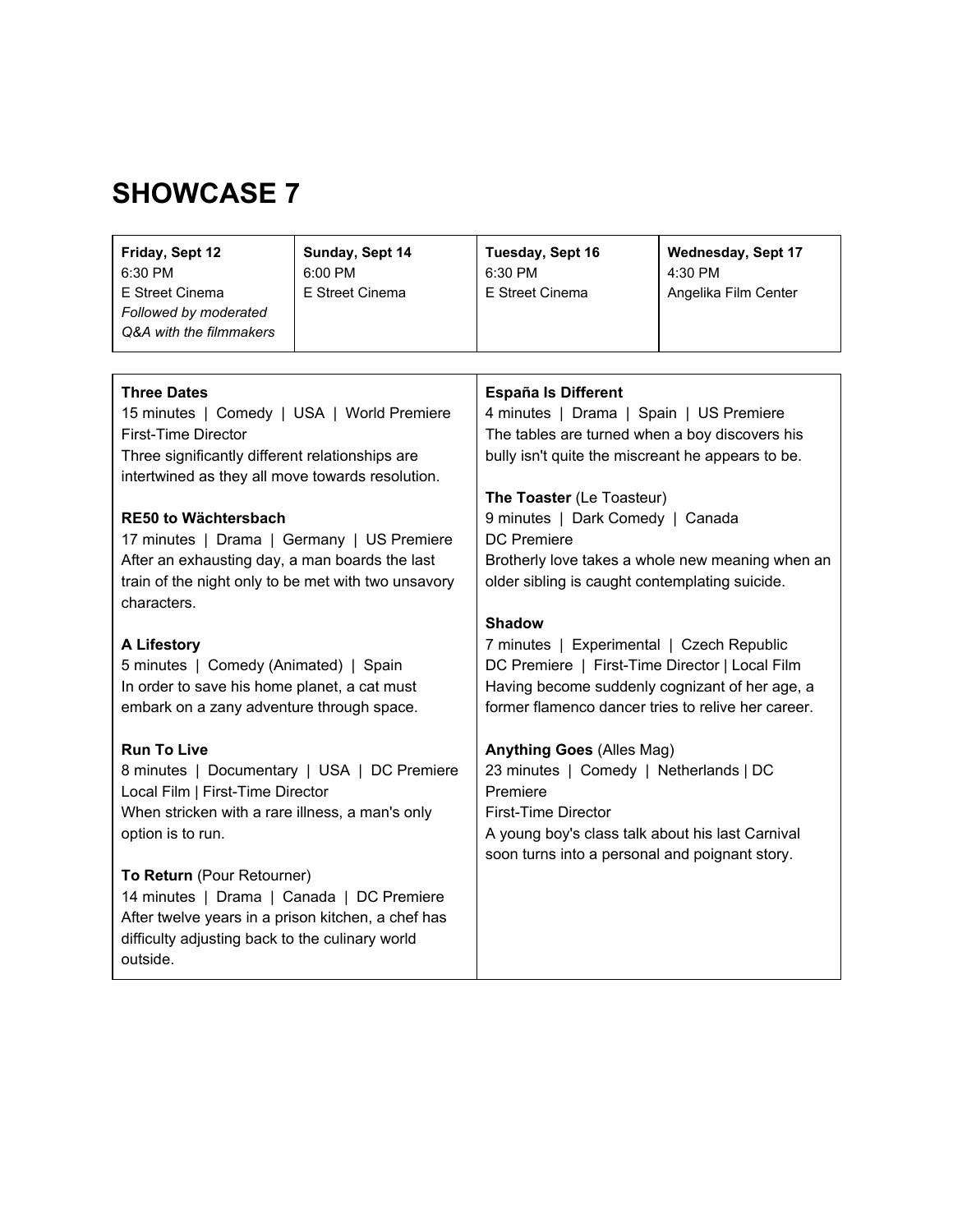| Friday, Sept. 12<br>9:00 PM<br>E Street Cinema<br>Followed by moderated<br>Q&A with the filmmakers                                                                                                                                                                                                                                                                                                                    | Sunday, Sept 14<br>12:30 PM<br>E Street Cinema | Tuesday, Sept 16<br>8:30 PM<br>E Street Cinema                                                                                                                                                                                                                                                                                                                                                                                               | <b>Wednesday, Sept 17</b><br>6:30 PM<br>Angelika Film Center |
|-----------------------------------------------------------------------------------------------------------------------------------------------------------------------------------------------------------------------------------------------------------------------------------------------------------------------------------------------------------------------------------------------------------------------|------------------------------------------------|----------------------------------------------------------------------------------------------------------------------------------------------------------------------------------------------------------------------------------------------------------------------------------------------------------------------------------------------------------------------------------------------------------------------------------------------|--------------------------------------------------------------|
|                                                                                                                                                                                                                                                                                                                                                                                                                       |                                                |                                                                                                                                                                                                                                                                                                                                                                                                                                              |                                                              |
| <b>The Chaperone</b><br>14 minutes   Documentary (Animated)   Canada  <br><b>DC</b> Premiere<br><b>First-Time Director</b><br>When a motorcycle gang crashes a school dance,<br>there's only one person who can restore order: the<br>chaperone.<br><b>Voyage of Discovery</b><br>5 minutes   Documentary   USA<br>Local Film<br>Several local women artists join forces to create art<br>inspired by climate change. |                                                | Therapy (Terapia)<br>10 minutes   Drama   Spain   DC Premiere<br>A depressed widow finds the spark to carry on<br>through her charming physical therapist.<br>A Day In The Life Of A Bathroom Mirror<br>9 minutes   Comedy   United Kingdom<br><b>DC</b> Premiere<br>An ordinary bathroom mirror gives a whole new<br>take on the idea of being on the outside, looking in.<br>Mr. Bear<br>14 minutes   Dark Comedy   Spain   DC<br>Premiere |                                                              |
| Spare Change (Entre Chien Et Loup)<br>17 minutes   Dark Comedy   Canada<br>A second chance is given to a homeless man when<br>an ex-lover recognizes him on the street.                                                                                                                                                                                                                                               |                                                | After years of being kicked around by life, Steve<br>comes alive when faced with the challenge of<br>dismembering corpses.                                                                                                                                                                                                                                                                                                                   |                                                              |
| Celery (Serori)<br>15 minutes   Drama   Spain<br>In an attempt to relive her past, an older woman<br>plans an unusual outing for the son of her former<br>lover.                                                                                                                                                                                                                                                      |                                                |                                                                                                                                                                                                                                                                                                                                                                                                                                              |                                                              |
| <b>Fondly, Maggie</b><br>5 minutes   Documentary   USA<br>Local Film<br>89 year-old Maggie offers her wisdom on life-long<br>happiness and love.                                                                                                                                                                                                                                                                      |                                                |                                                                                                                                                                                                                                                                                                                                                                                                                                              |                                                              |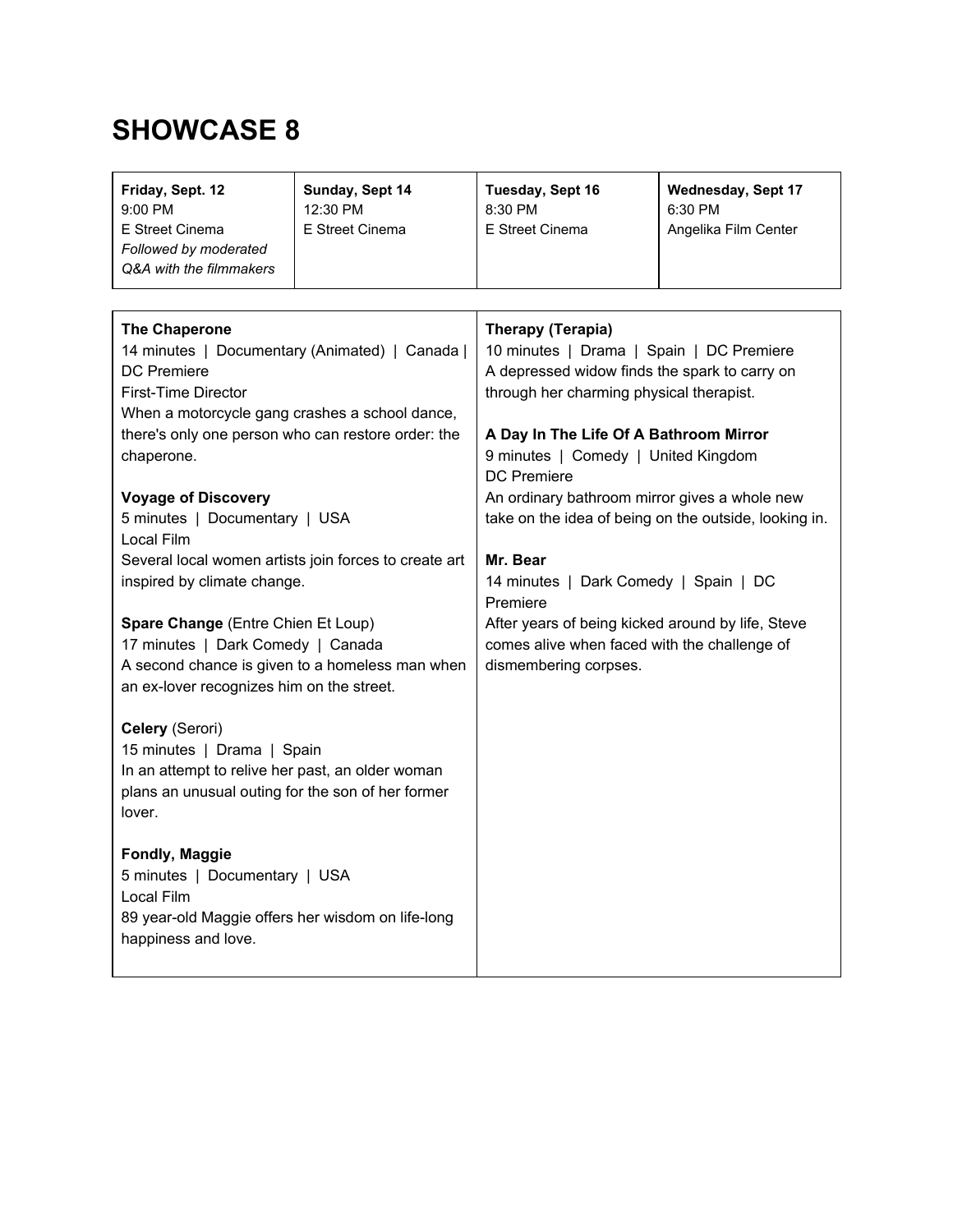| Friday, Sept 12<br>7:00 PM<br><b>US Navy Memorial</b><br>Followed by moderated<br>Q&A with the filmmakers                                                                                                | Sunday, Sept 14<br>2:30 PM<br>E Street Cinema | <b>Wednesday, Sept 17</b><br>5:00 PM<br>E Street Cinema                                                                                                                                                                          | <b>Wednesday, Sept 17</b><br>8:30 PM<br>Angelika Film Center |
|----------------------------------------------------------------------------------------------------------------------------------------------------------------------------------------------------------|-----------------------------------------------|----------------------------------------------------------------------------------------------------------------------------------------------------------------------------------------------------------------------------------|--------------------------------------------------------------|
| Anthony<br>15 minutes   Dark Comedy   United Kingdom  <br><b>DC</b> Premiere<br>Following a sleigh crash, Santa Claus and his                                                                            |                                               | Kisses in Zocalo (Besos En El Zocalo)<br>10 minutes   Documentary   Mexico<br>Set in Mexico City, one filmmaker intends to find<br>out what kissing represents, entails, and                                                     |                                                              |
| helper elf are left to fend for themselves in the<br>forest.<br><b>Heal H Street</b><br>17 minutes   Documentary   USA   DC<br>Premiere                                                                  |                                               | expresses in another culture.<br><b>Salvatore</b><br>6 minutes   Drama   USA   DC Premiere<br><b>First-Time Director</b><br>Troubles arise when the Pope has a brief                                                             |                                                              |
| First-Time Director   Local Film<br>An enlightening look at the effects of gentrification<br>along H Street NE in Washington, DC.<br>Yearbook                                                            |                                               | out-of-body experience and confides to his<br>contemporaries that he experienced no afterlife.<br><b>Good Air (Buenos Aires)</b><br>12 minutes   Comedy   Spain   DC Premiere<br>Longing for his hometown of Buenos Aires, a man |                                                              |
| 6 minutes   Drama (Animated)   USA<br>DC Premiere   First-Time Director<br>With the end of the world right around the corner, a<br>man is asked to write the final pages of recorded<br>human history.   |                                               | finds an unconventional way of counteracting his<br>homesickness.                                                                                                                                                                |                                                              |
| <b>My American Fund</b><br>14 minutes   Drama   USA   DC Premiere<br>To his own dissatisfaction, a young boy moves<br>from the US to a small Nigerian Village to live with<br>his grandmother.           |                                               |                                                                                                                                                                                                                                  |                                                              |
| <b>Verbatim</b><br>7 minutes   Comedy   USA   DC Premiere<br><b>First-Time Director</b><br>A lawyer becomes enraged with a public servant<br>when he is unable to answer a seemingly simple<br>question. |                                               |                                                                                                                                                                                                                                  |                                                              |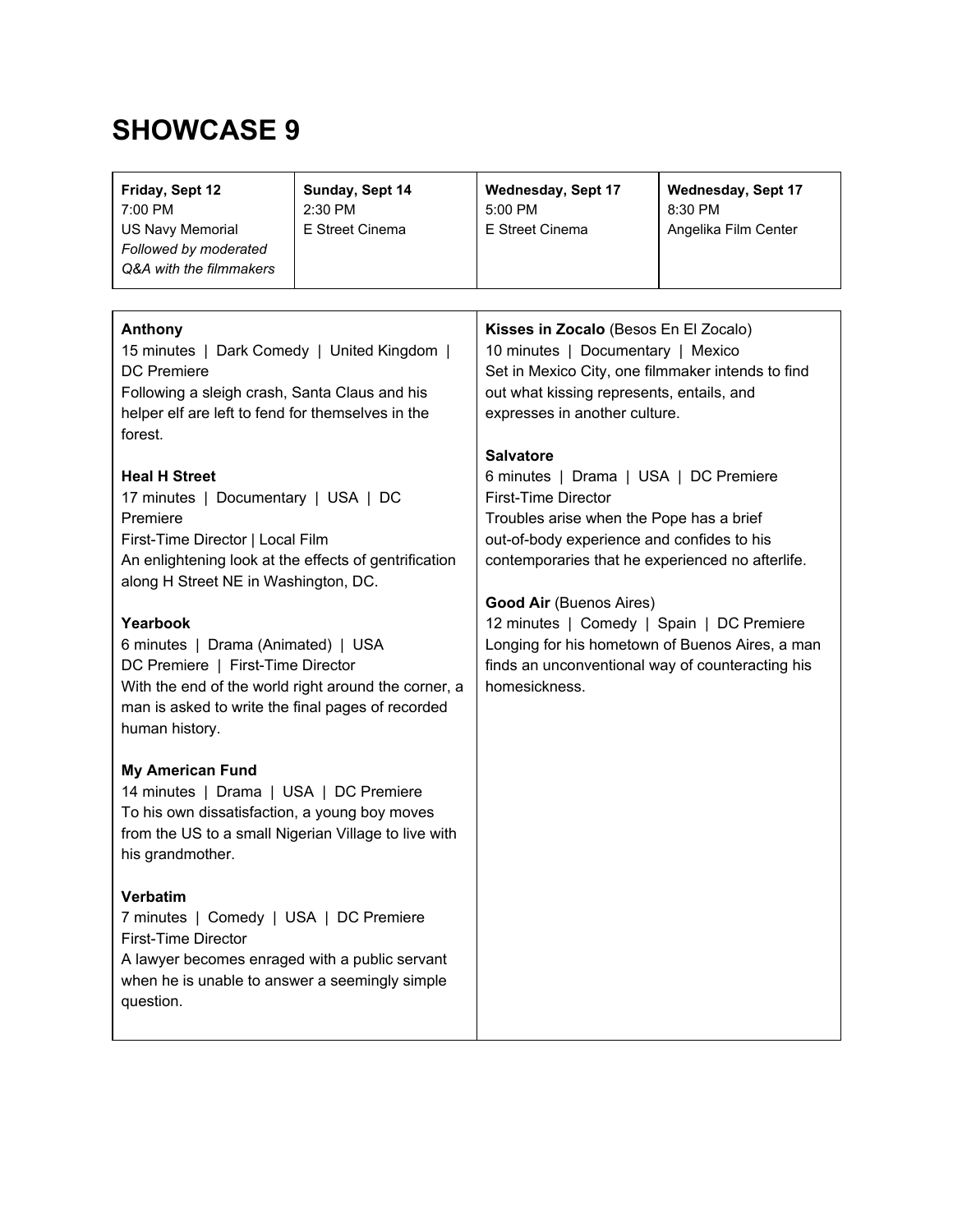| Friday, Sept 12<br>9:30 PM<br><b>US Navy Memorial</b><br>Followed by moderated<br>Q&A with the filmmakers                                                                                                                                | Sunday, Sept 14<br>4:30 PM<br>E Street Cinema | <b>Wednesday, Sept 17</b><br>4:30 PM<br>E Street Cinema                                                                                                                                     | Thursday, Sept 18<br>4:30 PM<br>Angelika Film Center |
|------------------------------------------------------------------------------------------------------------------------------------------------------------------------------------------------------------------------------------------|-----------------------------------------------|---------------------------------------------------------------------------------------------------------------------------------------------------------------------------------------------|------------------------------------------------------|
|                                                                                                                                                                                                                                          |                                               |                                                                                                                                                                                             |                                                      |
| The Ring (Bague)<br>8 minutes   Comedy   France<br>A man is set to propose with the perfect ring. Only<br>there's a problem-it's stuck on another woman's<br>finger.<br>A Life with Asperger's                                           |                                               | Je T'aime<br>10 minutes   Musical Comedy   Finland   DC<br>Premiere<br>Brow-beaten by a high-strung girlfriend, a man<br>sheds his chains and declares his love for an<br>unlikely subject. |                                                      |
| 4 minutes   Documentary   USA<br><b>First-Time Director</b><br>The intimate portrayal of one man's challenge to<br>live his life with Asperger's Syndrome.                                                                               |                                               | Euthanasia, Inc. (Eutanas S.A.)<br>10 minutes   Drama/Comedy   Spain   DC<br>Premiere<br>When a family decides that it's time for grandma to<br>meet her maker, she plots her revenge.      |                                                      |
| My Milk Cup Cow (Cup No Naka No Koushi)                                                                                                                                                                                                  |                                               |                                                                                                                                                                                             |                                                      |
| 11 minutes   Experimental (Animated)   Japan                                                                                                                                                                                             |                                               | The Profile of Jonas Aquino (O Perfil De Jonas                                                                                                                                              |                                                      |
| <b>US Premiere</b>                                                                                                                                                                                                                       |                                               | Aquino)                                                                                                                                                                                     |                                                      |
| Reflecting on her youth, a woman recalls stories of<br>her father.                                                                                                                                                                       |                                               | 22 minutes   Drama/Comedy   Brazil   US<br>Premiere                                                                                                                                         |                                                      |
|                                                                                                                                                                                                                                          |                                               | First-Time Director                                                                                                                                                                         |                                                      |
| <b>Deserted</b><br>20 minutes   Drama   Israel   DC Premiere<br>On their final assignment as officer candidates, two<br>women trek through a harsh desert landscape<br>when one suddenly remembers she's forgotten<br>something crucial. |                                               | Jonas schemes to create an online persona in his<br>attempt to befriend the popular kids.                                                                                                   |                                                      |
| <b>Ride</b><br>3 minutes   Experimental   USA   DC Premiere<br>A bicyclist sets out for his daily ride, with a twist.                                                                                                                    |                                               |                                                                                                                                                                                             |                                                      |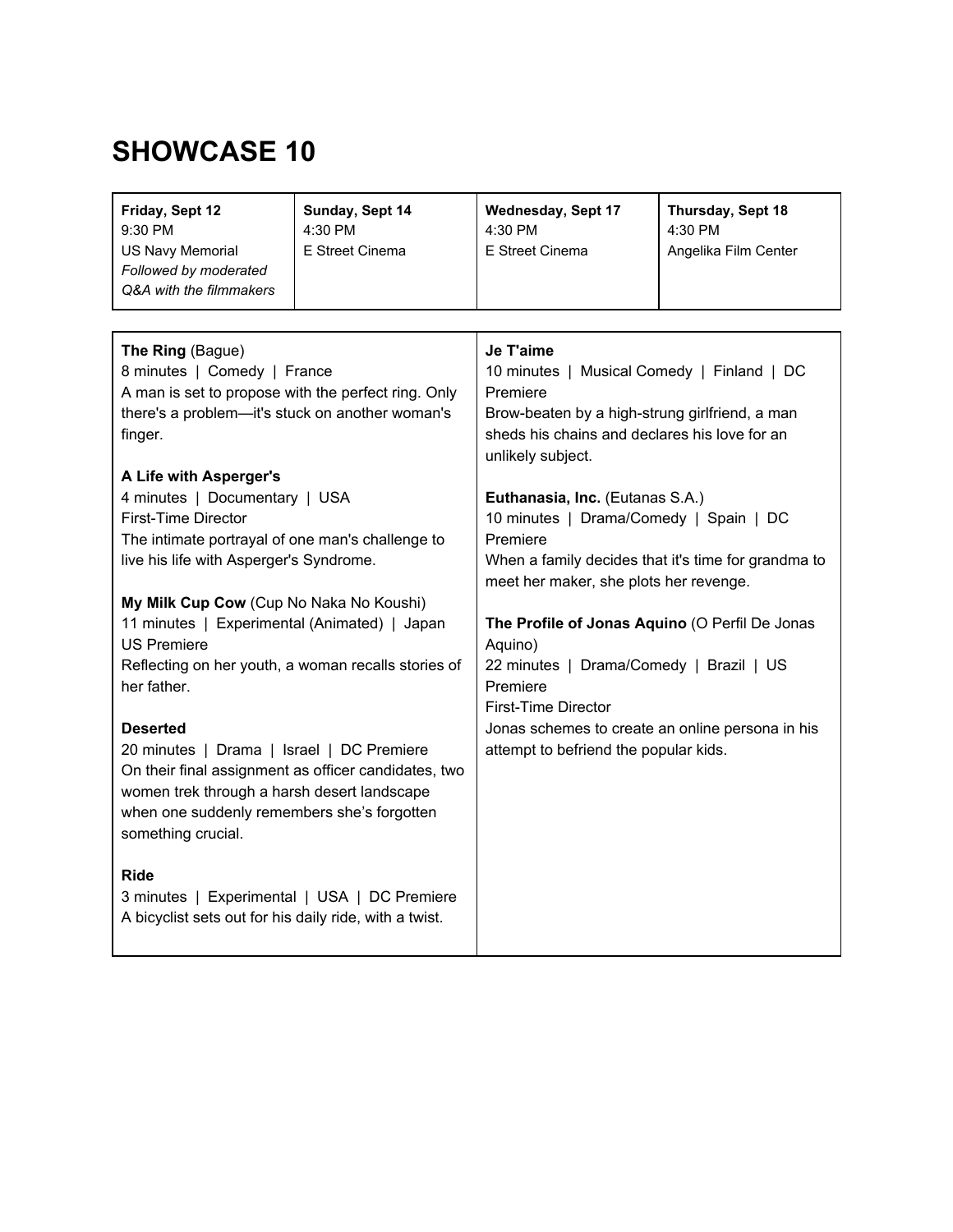| Saturday, Sept 13<br>2:00 PM<br>E Street Cinema<br>Followed by moderated<br>Q&A with the filmmakers                                                   | Sunday, Sept 14<br>6:30 PM<br>E Street Cinema | <b>Wednesday, Sept 17</b><br>6:30 PM<br>E Street Cinema                                                                                            | Thursday, Sept 18<br>6:30 PM<br>Angelika Film Center |
|-------------------------------------------------------------------------------------------------------------------------------------------------------|-----------------------------------------------|----------------------------------------------------------------------------------------------------------------------------------------------------|------------------------------------------------------|
| <b>Date</b>                                                                                                                                           |                                               | Just As I Remember                                                                                                                                 |                                                      |
| 6 minutes   Comedy   Australia   DC Premiere                                                                                                          |                                               | 18 minutes   Documentary   Canada                                                                                                                  |                                                      |
| <b>First-Time Director</b>                                                                                                                            |                                               | <b>DC</b> Premiere                                                                                                                                 |                                                      |
| An honest mistake turns into an unexpected                                                                                                            |                                               | A filmmaker compares growing up with a parent                                                                                                      |                                                      |
| blessing when a woman mistakes a stranger for her                                                                                                     |                                               | with ALS with another family's recent experience.                                                                                                  |                                                      |
| blind date.<br><b>Change Over Time</b><br>8 minutes   Documentary   USA<br>Poetry and remembrance document a gradual<br>transition from woman to man. |                                               | <b>Parachute</b><br>6 minutes   Comedy   Canada<br>A couple's relationship is challenged when they<br>decide to try a discounted skydiving outfit. |                                                      |
| Reborn (Renacimiento)                                                                                                                                 |                                               | <b>Midday Crisis</b>                                                                                                                               |                                                      |
| 5 minutes   Drama   Spain                                                                                                                             |                                               | 12 minutes   Drama   USA   DC Premiere                                                                                                             |                                                      |
| Shock, grief, and confusion strike when a man                                                                                                         |                                               | Local Film                                                                                                                                         |                                                      |
| comes home to find what appears to be his                                                                                                             |                                               | A deeply depressed man dares to share his                                                                                                          |                                                      |
| girlfriend's suicide.                                                                                                                                 |                                               | feelings with a crisis hotline operator.                                                                                                           |                                                      |
| <b>Godverdomme Coffee</b>                                                                                                                             |                                               | The Foreigner (Yabanci)                                                                                                                            |                                                      |
| 10 minutes   Dark Comedy   USA   DC                                                                                                                   |                                               | 19 minutes   Romantic Comedy   USA                                                                                                                 |                                                      |
| Premiere                                                                                                                                              |                                               | DC Premiere   First-Time Director                                                                                                                  |                                                      |
| On his way to the electric chair, a condemned man                                                                                                     |                                               | An Egyptian college student celebrates his last                                                                                                    |                                                      |
| fights for a cup of coffee.                                                                                                                           |                                               | night in Istanbul, questioning his idea of home.                                                                                                   |                                                      |
| <b>My Dear Americans</b><br>7 minutes   Drama   USA   DC Premiere<br>After relocating to United States, a Sikh couple<br>adjusts in different ways.   |                                               |                                                                                                                                                    |                                                      |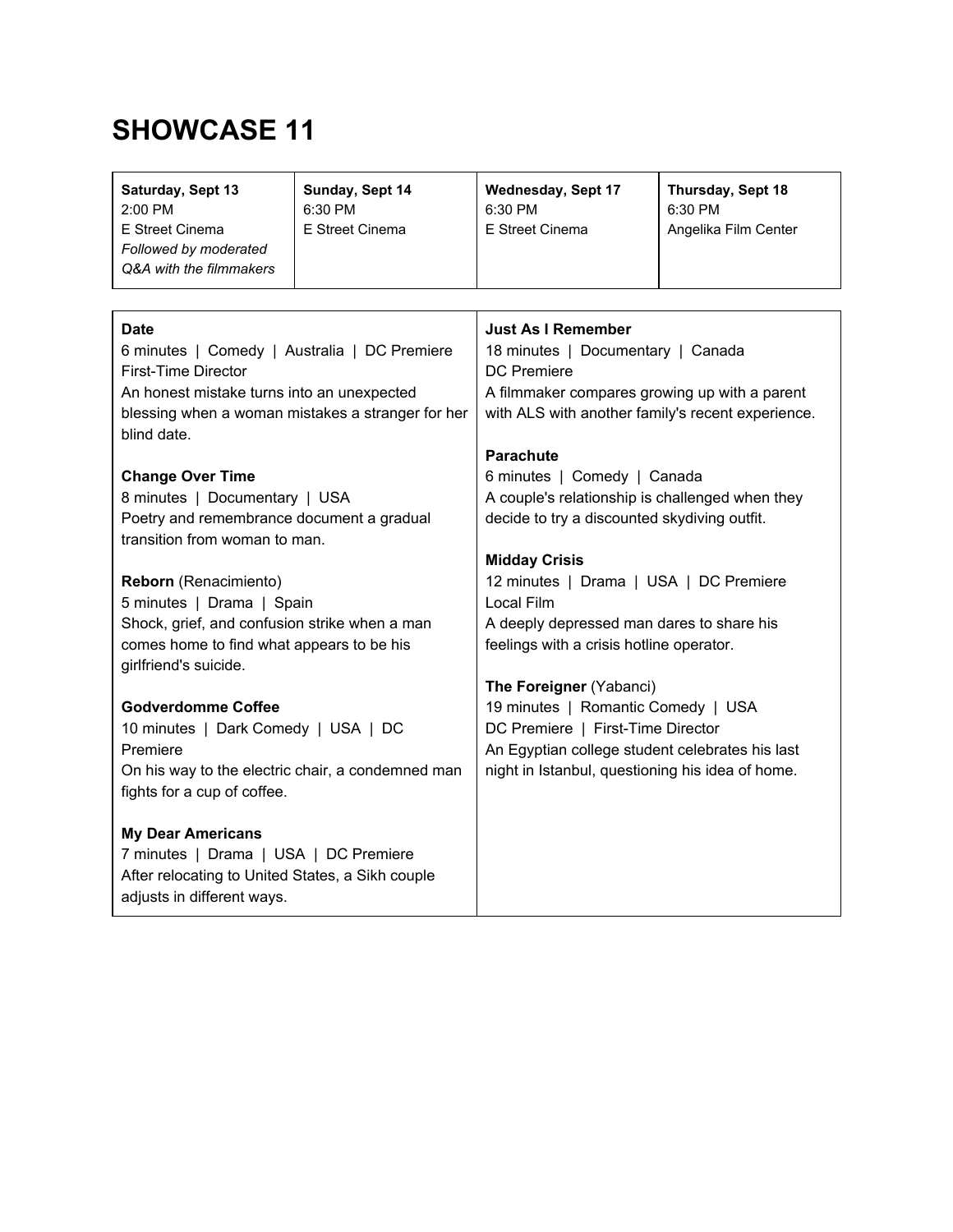| Saturday, Sept 13<br>4:30 PM<br>E Street Cinema<br>Followed by moderated<br>Q&A with the filmmakers | Sunday, Sept 13<br>$1:00$ PM<br><b>US Navy Memorial</b> | Wednesday, Sept 17<br>8:30 PM<br>E Street Cinema | Thursday, Sept 18<br>8:30 PM<br>Angelika Film Center |  |
|-----------------------------------------------------------------------------------------------------|---------------------------------------------------------|--------------------------------------------------|------------------------------------------------------|--|
|                                                                                                     |                                                         |                                                  |                                                      |  |
| <b>Balance</b> (Balança)                                                                            |                                                         | Harmony                                          |                                                      |  |
| 10 minutes   Comedy   Portugal                                                                      |                                                         | 8 minutes   Drama   USA                          |                                                      |  |
| One corpulent man's fantasy of life as a thinner                                                    |                                                         | Local Film                                       |                                                      |  |
| person.                                                                                             |                                                         | Romance blooms when a musician attempts to       |                                                      |  |

**Over Time** (Avec Le Temps) 5 minutes | Drama (Animated) | Spain DC Premiere A sailor relives his life, loves, and losses as he is contemplating his final voyage. **The Last American Indian On Earth** 13 minutes | Documentary | USA | World Premiere | Local Film | First-Time Director Gregg Deal explores what it means to be Native American and his own identity through performance art. **Gaysian** 10 minutes | Comedy | Canada | DC Premiere First-Time Director A gay Asian man has difficulty accepting who is and isn't attracted to him. meet his muse. **Detuned** 8 minutes | Horror | Spain | US Premiere First-Time Director A man makes a shocking discovery about his TV remote and its effect on others. **Between Walls** (Mellom Fire Vegger) 13 minutes | Comedy | Norway | US Premiere First-Time Director A family tries to hide their smoking habits from each other until it becomes a problem they can't ignore. **Recursion** 20 minutes | Dark Comedy | USA DC Premiere | First-Time Director Time travel is the only way for the best man to save his friend's wedding.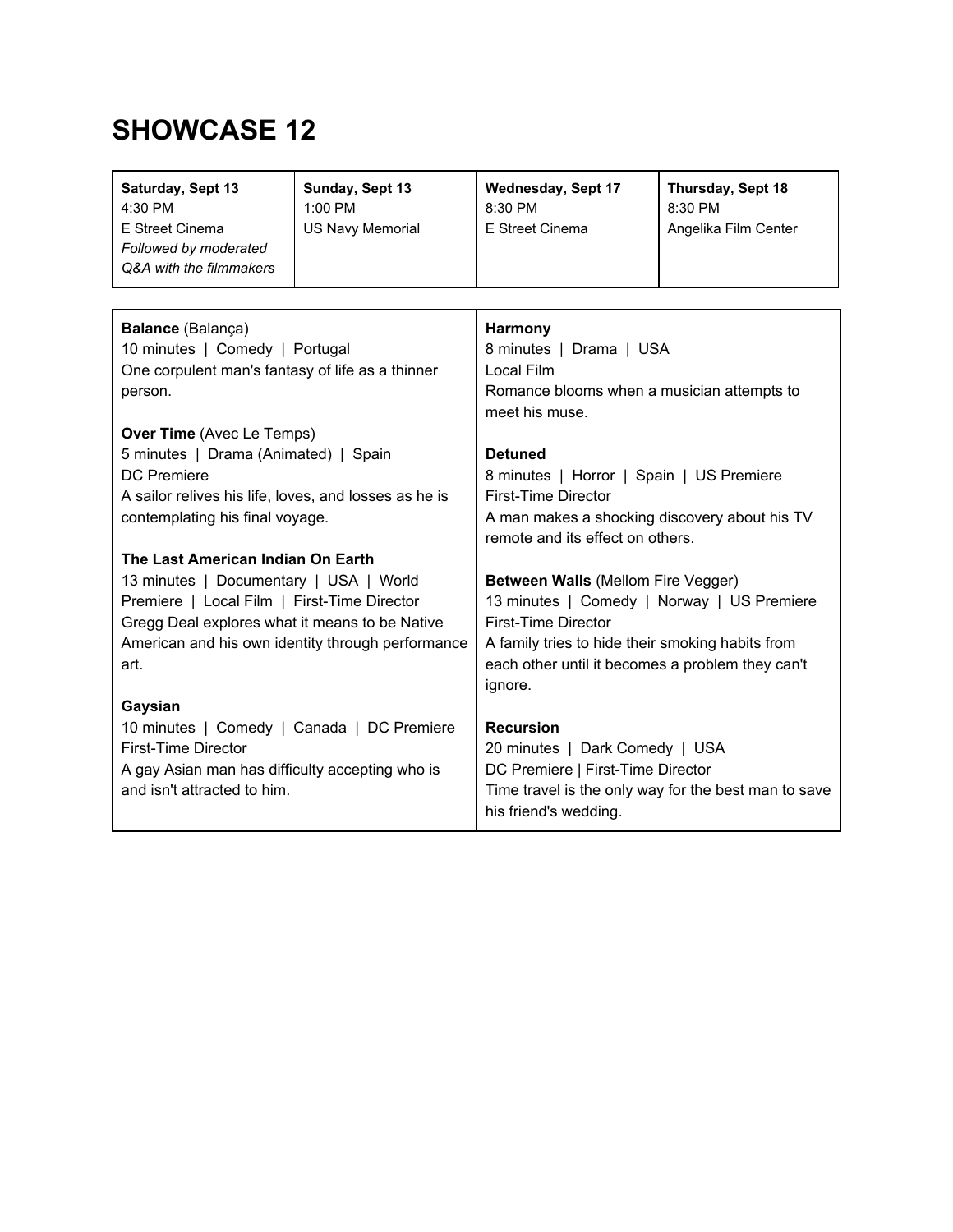| Saturday, Sept 13<br>7:00 PM<br>E Street Cinema<br>Followed by moderated<br>Q&A with the filmmakers                                                                                                                                                                                              | Sunday, Sept 14<br>3:00 PM<br><b>US Navy Memorial</b> | Thursday, Sept 18<br>5:00 PM<br>E Street Cinema                                                                                                                                                                                                                                                    | Friday, Sept 19<br>5:00 PM<br>Angelika Film Center |  |
|--------------------------------------------------------------------------------------------------------------------------------------------------------------------------------------------------------------------------------------------------------------------------------------------------|-------------------------------------------------------|----------------------------------------------------------------------------------------------------------------------------------------------------------------------------------------------------------------------------------------------------------------------------------------------------|----------------------------------------------------|--|
|                                                                                                                                                                                                                                                                                                  |                                                       |                                                                                                                                                                                                                                                                                                    |                                                    |  |
| <b>The Gunfighter</b><br>9 minutes   Comedy   USA<br>A gunfighter walks into a saloon, but the film's<br>voiceover has other goals in mind.<br>They Are The Last<br>4 minutes   Documentary   Spain<br>A day in the life of a lighthouse keeper on a remote<br>cape off the Uruguayan coastline. |                                                       | Animating The Void: Erasing Michelle From<br>"Full House"<br>11 minutes   Experimental   USA   World<br>Premiere<br><b>First-Time Director</b><br>What would the sitcom Full House have been like<br>without Michelle? A man sets out to find out with<br>unexpected results.<br><b>Retirement</b> |                                                    |  |
| <b>Watch Out</b>                                                                                                                                                                                                                                                                                 |                                                       | 8 minutes   Comedy   USA<br>Local Film                                                                                                                                                                                                                                                             |                                                    |  |
| 11 minutes   Thriller   USA   DC Premiere<br>Trapped in a snowbound house, a woman is<br>stalked by an unexpected intruder.                                                                                                                                                                      |                                                       | The antidote to a soul-sucking job can be found<br>outside your cubicle window.                                                                                                                                                                                                                    |                                                    |  |
| <b>Little Big Hero</b><br>6 minutes   Drama (Animated)   Australia<br><b>DC</b> Premiere<br>Fettuccine the donkey realizes how much he<br>misses an annoying little girl.                                                                                                                        |                                                       | <b>Lambing Season</b><br>15 minutes   Drama   USA   DC Premiere<br>A woman searches for her father and learns about<br>life, forgiveness and also how one must deal with<br>family problems.                                                                                                       |                                                    |  |
| The Golden Years (De Sista Ljuva Åren)<br>9 minutes   Dark Comedy   Sweden   US<br>Premiere<br><b>First-Time Director</b><br>Ingrid takes satisfying revenge on a pushy woman<br>in their nursing home.                                                                                          |                                                       | <b>Anxious Oswald Greene</b><br>15 minutes   Comedy/Fantasy   Canada<br><b>DC</b> Premiere<br>An anxious man seeks a non-traditional remedy to<br>a unique medical condition.                                                                                                                      |                                                    |  |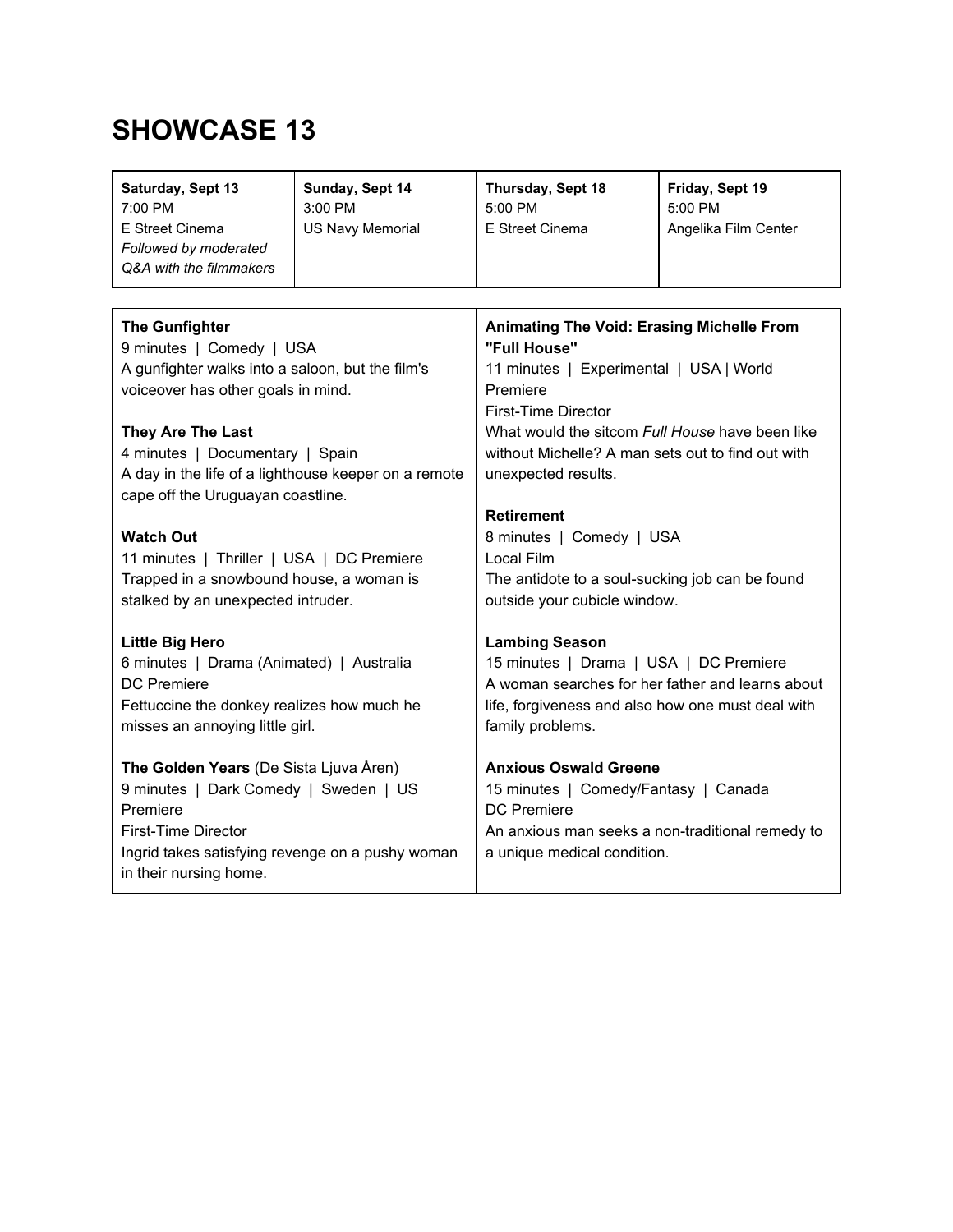| Saturday, Sept 13<br>9:30 PM<br>E Street Cinema<br>Followed by moderated<br>Q&A with the filmmakers | Sunday, Sept 14<br>5:00 PM<br><b>US Navy Memorial</b> | Thursday, Sept 18<br>4:30 PM<br>E Street Cinema     | Friday, Sept 19<br>7:00 PM<br>Angelika Film Center |  |
|-----------------------------------------------------------------------------------------------------|-------------------------------------------------------|-----------------------------------------------------|----------------------------------------------------|--|
|                                                                                                     |                                                       |                                                     |                                                    |  |
| The Dandelion (Le Pissenlit)                                                                        |                                                       | <b>Silence Is Golden</b>                            |                                                    |  |
| 14 minutes   Musical Comedy   Belgium                                                               |                                                       | 3 minutes   Comedy   Australia                      |                                                    |  |
| DC Premiere   First-Time Director                                                                   |                                                       | After a series of bad dates, a woman decides she's  |                                                    |  |
| The staff of The Dandelion try many wacky                                                           |                                                       | happier on her own.                                 |                                                    |  |
| schemes to save their café.                                                                         |                                                       |                                                     |                                                    |  |
|                                                                                                     |                                                       | This Is Me                                          |                                                    |  |
| A Stitch In Time (For \$9.99)                                                                       |                                                       | 6 minutes   Documentary   USA                       |                                                    |  |
| 13 minutes   Comedy   USA   DC Premiere                                                             |                                                       | Local Film   First Time Director                    |                                                    |  |
| Set on finding out if her coworker likes her, Laura                                                 |                                                       | Balinda shares her story of how medical marijuana   |                                                    |  |
| visits the discount time travel lab to get a peek at                                                |                                                       | has changed her life.                               |                                                    |  |
| her future.                                                                                         |                                                       |                                                     |                                                    |  |
|                                                                                                     |                                                       | <b>Witches</b>                                      |                                                    |  |
| <b>Around A table (Autour D'une Table)</b>                                                          |                                                       | 7 minutes   Comedy   USA                            |                                                    |  |
| 12 minutes   Experimental (Animated)   Canada                                                       |                                                       | Old resentments bubble to the surface when a        |                                                    |  |
| <b>US Premiere</b>                                                                                  |                                                       | witch announces alternative Saturday night plans to |                                                    |  |
| Disparate people ponder the cathartic nature of the<br>coffee klatch ritual.                        |                                                       | her coven.                                          |                                                    |  |
|                                                                                                     |                                                       | Love At 20                                          |                                                    |  |
| <b>Cadet</b>                                                                                        |                                                       | 19 minutes   Drama   Spain   US Premiere            |                                                    |  |
| 15 minutes   Drama   Belgium   DC Premeire                                                          |                                                       | Finding love at 20 isn't easy for anyone, but for   |                                                    |  |
| Pushed by his coach/father, a young runner                                                          |                                                       | Sophia, it is complicated by her own special        |                                                    |  |
| eventually lashes out at the least expected                                                         |                                                       | challenges.                                         |                                                    |  |
| moment.                                                                                             |                                                       |                                                     |                                                    |  |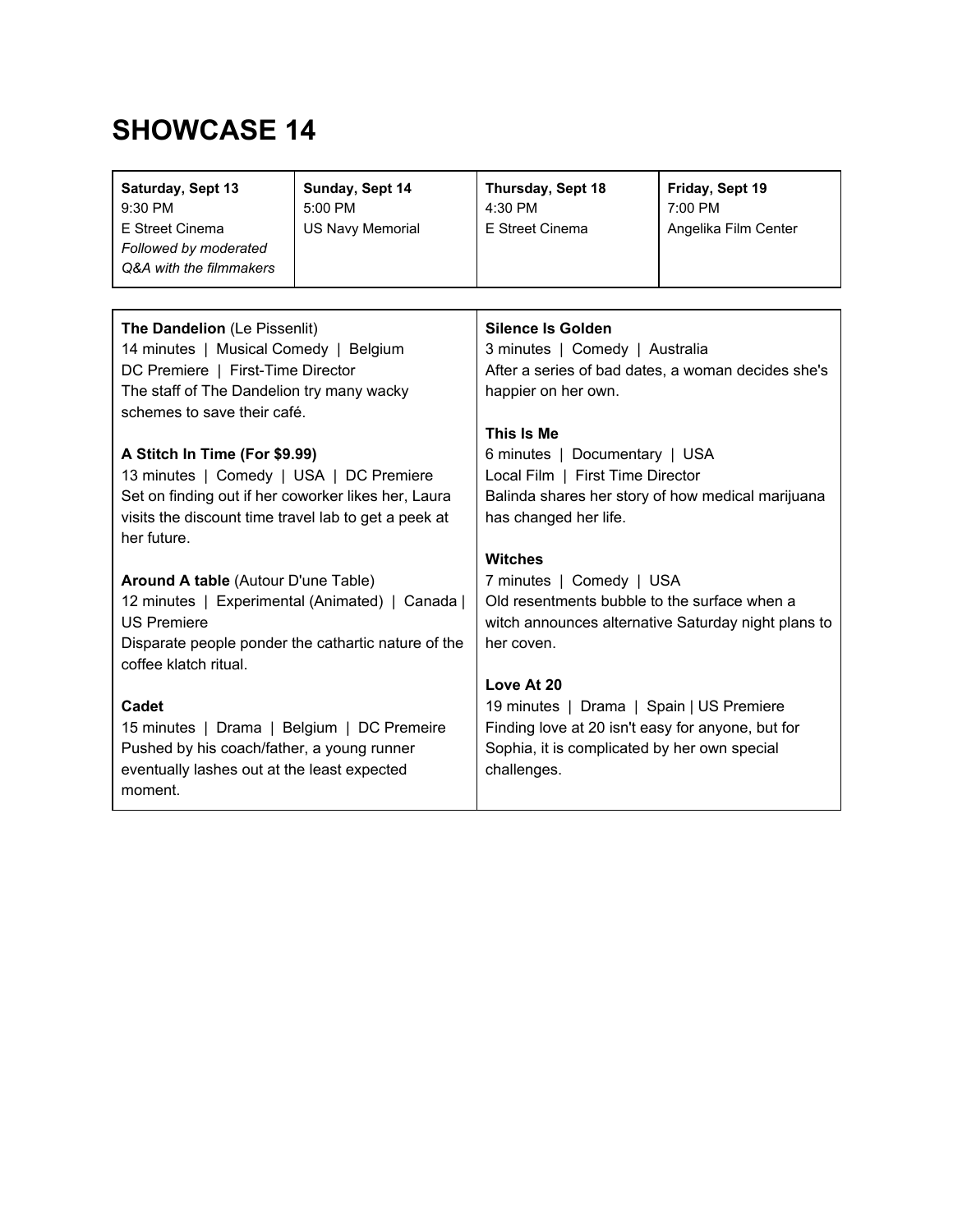| Saturday, Sept. 13<br>$3:30$ PM<br>E Street Cinema<br>Followed by moderated<br>Q&A with the filmmakers | Monday, Sept. 15<br>$5:00$ PM<br>E Street Cinema | Thursday, Sept. 18<br>8:30 PM<br>E Street Cinema | Friday, Sept. 19<br>$9:00$ PM<br>Angelika Film Center |
|--------------------------------------------------------------------------------------------------------|--------------------------------------------------|--------------------------------------------------|-------------------------------------------------------|
|                                                                                                        |                                                  |                                                  |                                                       |
| I'm You, Dickhead!                                                                                     |                                                  | <b>Stolen</b>                                    |                                                       |

| 12 minutes   Comedy   Australia                      | 12 minutes   Drama   Ireland   DC Premiere       |
|------------------------------------------------------|--------------------------------------------------|
| A man goes back in time to convince his              | <b>First-Time Director</b>                       |
| 10-year-old self to play guitar.                     | Is a young girl being held captive by a strange  |
|                                                      | couple, or is she in a home more caring than she |
| <b>The Champion</b>                                  | suspects?                                        |
| 4 minutes   Comedy   USA                             |                                                  |
| Even though he lives in a tiny apartment with only a | $2^{\circ}$ A                                    |
| bathtub for a pool, a boy dreams of becoming an      | 4 minutes   Drama   Spain   DC Premiere          |
| Olympic swimmer.                                     | An actress improvises a steamy scene for an      |
|                                                      | unprepared film director.                        |
| <b>Unicorn Blood (Sangre De Unicornio)</b>           |                                                  |
| 9 minutes   Fantasy (Animated)   Spain               | The Uncles (Gli Zii)                             |
| <b>DC</b> Premiere                                   | 22 minutes   Comedy   United Kingdom             |
| Rude teddy bears hunt unicorns with devastating      | <b>DC</b> Premiere                               |
| results.                                             | Two uncles go to great lengths to keep their     |
|                                                      | beloved niece from marrying.                     |
| <b>Unwinding</b>                                     |                                                  |
| 6 minutes   Documentary   Ireland   US               |                                                  |
| Premiere                                             |                                                  |
| <b>First-Time Director</b>                           |                                                  |
| Fly fishing is more than a sport-it's a way of life. |                                                  |
|                                                      |                                                  |
| <b>Love Notes</b>                                    |                                                  |
| 16 minutes   Romantic Comedy   Australia   DC        |                                                  |
| Premiere                                             |                                                  |
| Two blind neighbors discover each other through a    |                                                  |
| shared musical interlude that shapes their path to   |                                                  |
| happiness.                                           |                                                  |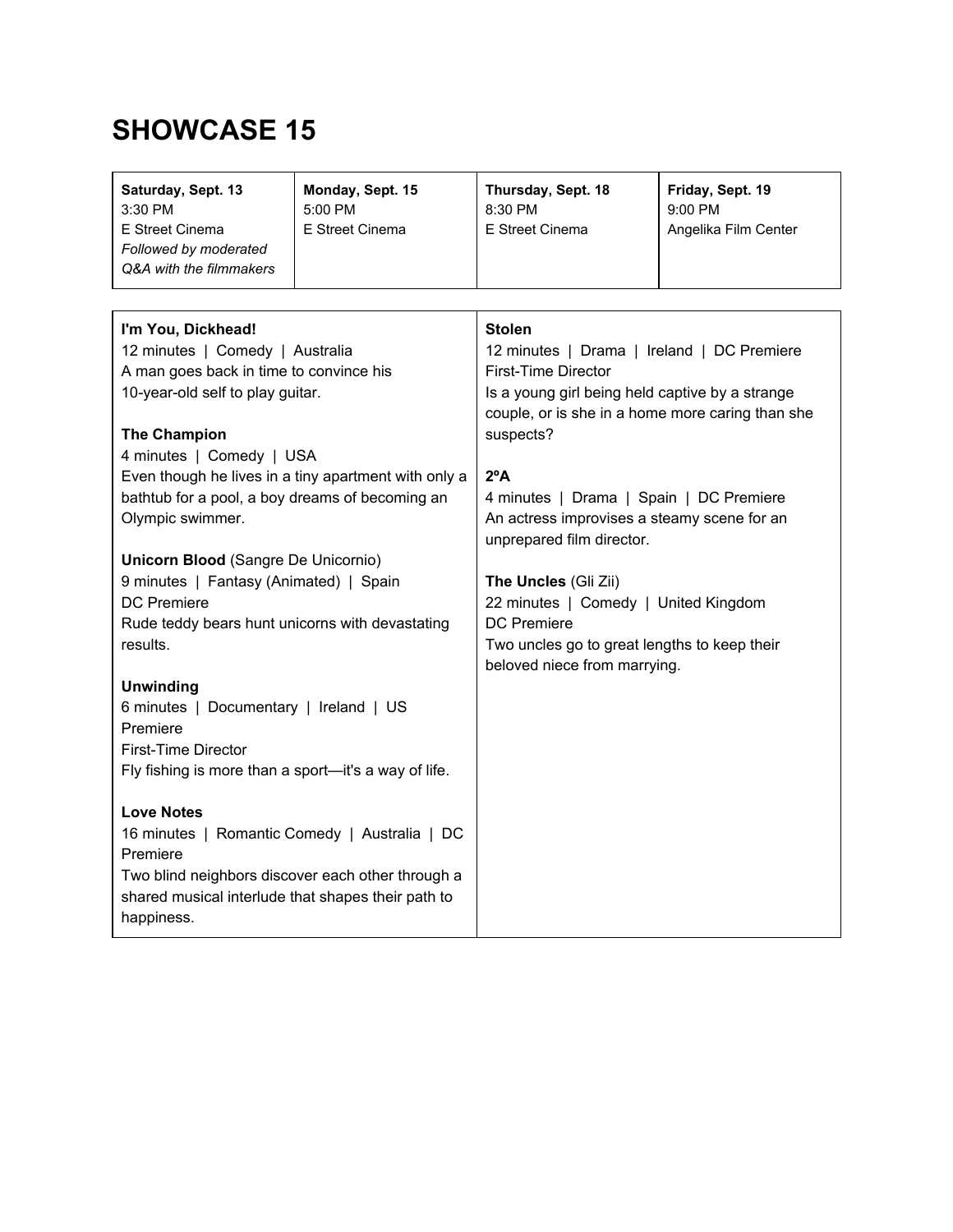# **SHOWCASE 16 (For Adults Only)**

| Saturday, Sept. 13<br>11:00 PM<br>E Street Cinema<br>Followed by moderated Q&A with<br>the filmmakers                                                                                                                                     | Monday, Sept. 15<br>7:00 PM<br>E Street Cinema |                                                                                                                                                                                                             | Thursday, Sept. 18<br>8:30 PM<br>E Street Cinema |
|-------------------------------------------------------------------------------------------------------------------------------------------------------------------------------------------------------------------------------------------|------------------------------------------------|-------------------------------------------------------------------------------------------------------------------------------------------------------------------------------------------------------------|--------------------------------------------------|
| The Princess of Love O Love (La Princesse                                                                                                                                                                                                 |                                                | <b>Super Camila</b>                                                                                                                                                                                         |                                                  |
| L'amour D'amour)                                                                                                                                                                                                                          |                                                | 3 minutes   Comedy   Brazil   DC Premiere                                                                                                                                                                   |                                                  |
| 10 minutes   Comedy   France   US Premiere                                                                                                                                                                                                |                                                | <b>First-Time Director</b>                                                                                                                                                                                  |                                                  |
| While reading her students a fairytale, a teacher                                                                                                                                                                                         |                                                | A young man thrives on putting himself in danger,                                                                                                                                                           |                                                  |
| becomes so invested in the story that she begins                                                                                                                                                                                          |                                                | knowing that his superhero girlfriend will always                                                                                                                                                           |                                                  |
| to substitute its morals with her own.                                                                                                                                                                                                    |                                                | swoop in and save the day.                                                                                                                                                                                  |                                                  |
| <b>Nailed It</b>                                                                                                                                                                                                                          |                                                | <b>Foam Drive Renegades</b>                                                                                                                                                                                 |                                                  |
| 9 minutes   Drama   USA                                                                                                                                                                                                                   |                                                | 9 minutes   Dark Comedy   Canada   DC                                                                                                                                                                       |                                                  |
| An aspiring actor's most harmful weakness                                                                                                                                                                                                 |                                                | Premiere                                                                                                                                                                                                    |                                                  |
| becomes his greatest strength when he enters the                                                                                                                                                                                          |                                                | A team of robbers enlist the help of a doped-up                                                                                                                                                             |                                                  |
| modeling world.                                                                                                                                                                                                                           |                                                | puppet to help them pull off a simple heist.                                                                                                                                                                |                                                  |
| The Date (L'appuntamento)                                                                                                                                                                                                                 |                                                | <b>Hotel Y</b>                                                                                                                                                                                              |                                                  |
| 10 minutes   Comedy   Italy   DC Premiere                                                                                                                                                                                                 |                                                | 18 minutes   Drama   Argentina   DC Premiere                                                                                                                                                                |                                                  |
| <b>First-Time Director</b>                                                                                                                                                                                                                |                                                | When a man gets cold feet about leaving his wife,                                                                                                                                                           |                                                  |
| Facades of chivalry are broken down once two                                                                                                                                                                                              |                                                | the terms of his affair become even more                                                                                                                                                                    |                                                  |
| bachelors drop off their dates for the night.                                                                                                                                                                                             |                                                | complicated.                                                                                                                                                                                                |                                                  |
| Parking Love (Parkplatzliebe)<br>10 minutes   Comedy   Germany   DC Premiere<br><b>First-Time Director</b><br>Things don't go according to plan when a lonely<br>man and his Internet date get to know each other<br>on a personal level. |                                                | <b>Another Happy Anniversary</b><br>20 minutes   Comedy   USA   DC Premiere<br>To commemorate their 10th anniversary, a couple<br>attempts to spice things up in the bedroom by<br>bringing in an outsider. |                                                  |